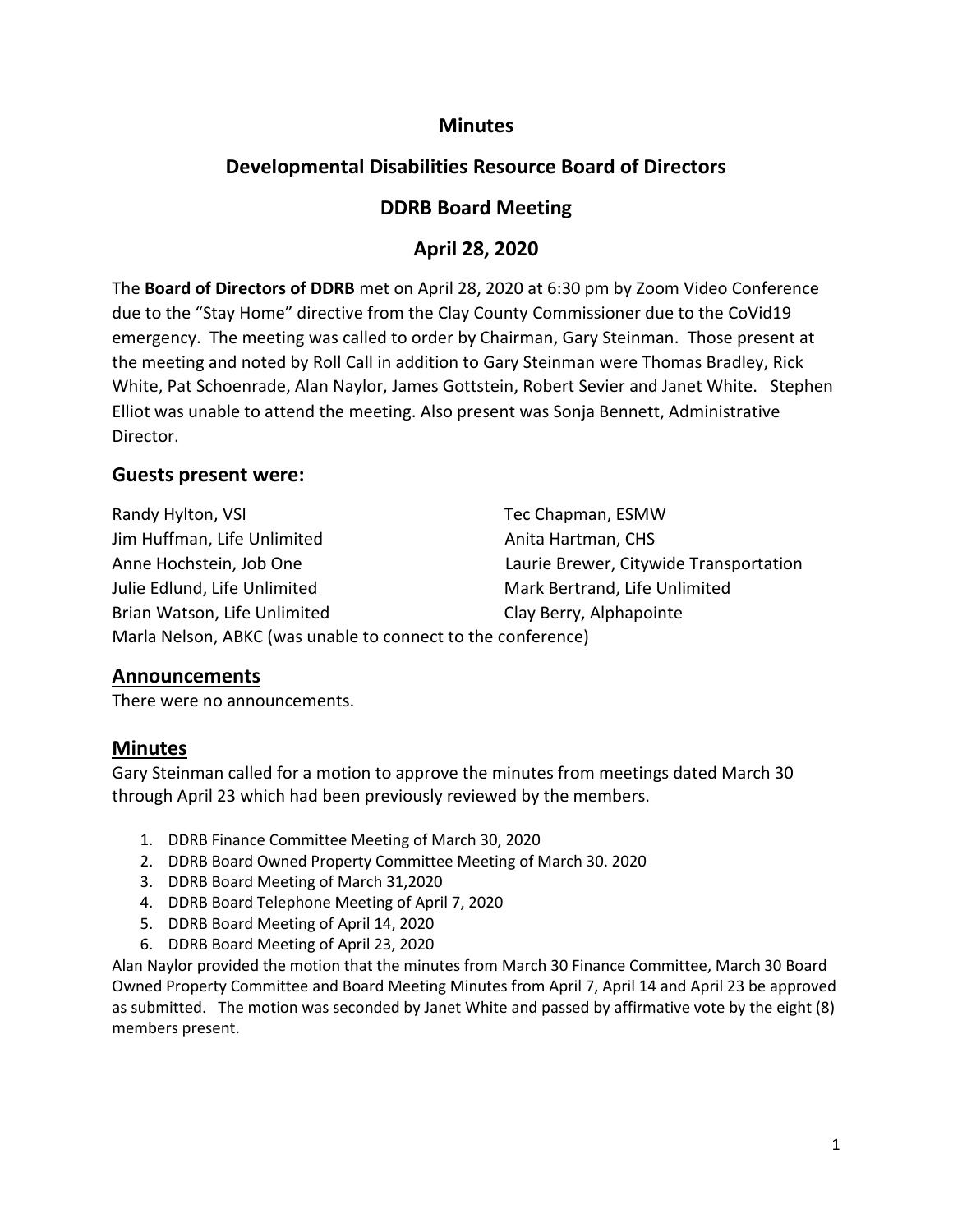## **Financial Report**

Sonja Bennett provided the following Financial Report for the year to date March 30, 2020 for Stephen Elliott.

#### **DDRB P&L YTD to Date March YTD**

| $\bullet$ | Total Income =          | \$5,214,639.72 |
|-----------|-------------------------|----------------|
| $\bullet$ | <b>Total Expenses =</b> | \$1,037,446.75 |
| $\bullet$ | Net Income $=$          | \$4,177,192.97 |

#### **DDRB Balance Sheet March YTD**

| Total Checking & Savings =            | \$9,512,903.06  |
|---------------------------------------|-----------------|
| <b>Total Fixed Assets =</b>           | \$1,471,715.72  |
| <b>Total Assets =</b>                 | \$10,984,618.78 |
| <b>Total Liabilities=</b>             | 3,821.08<br>Ş.  |
| <b>Total Fund Balance =</b>           | \$6,803,604.73  |
| Net Income =                          | \$4,177,192.97  |
| Total Equity =                        | \$10,980,797.70 |
| <b>Total Liabilities and Equity =</b> | \$10,984,618.78 |

#### **TCM P & L Year to Date March YTD**

| $\bullet$ | Net Income $=$       | 386,208.70   |
|-----------|----------------------|--------------|
|           | • Total Expenses $=$ | \$541,763.02 |
| $\bullet$ | Total Income =       | \$927,971.72 |

#### **TCM Balance Sheet March YTD**

| $\bullet$ | Total Checking & Savings =            | \$3,451,230.93 |
|-----------|---------------------------------------|----------------|
| $\bullet$ | <b>Total Assets =</b>                 | \$3,451,230.93 |
| $\bullet$ | Net Income $=$                        | \$3,451,230.93 |
|           | <b>Total Liabilities and Equity =</b> | \$3,451,230.93 |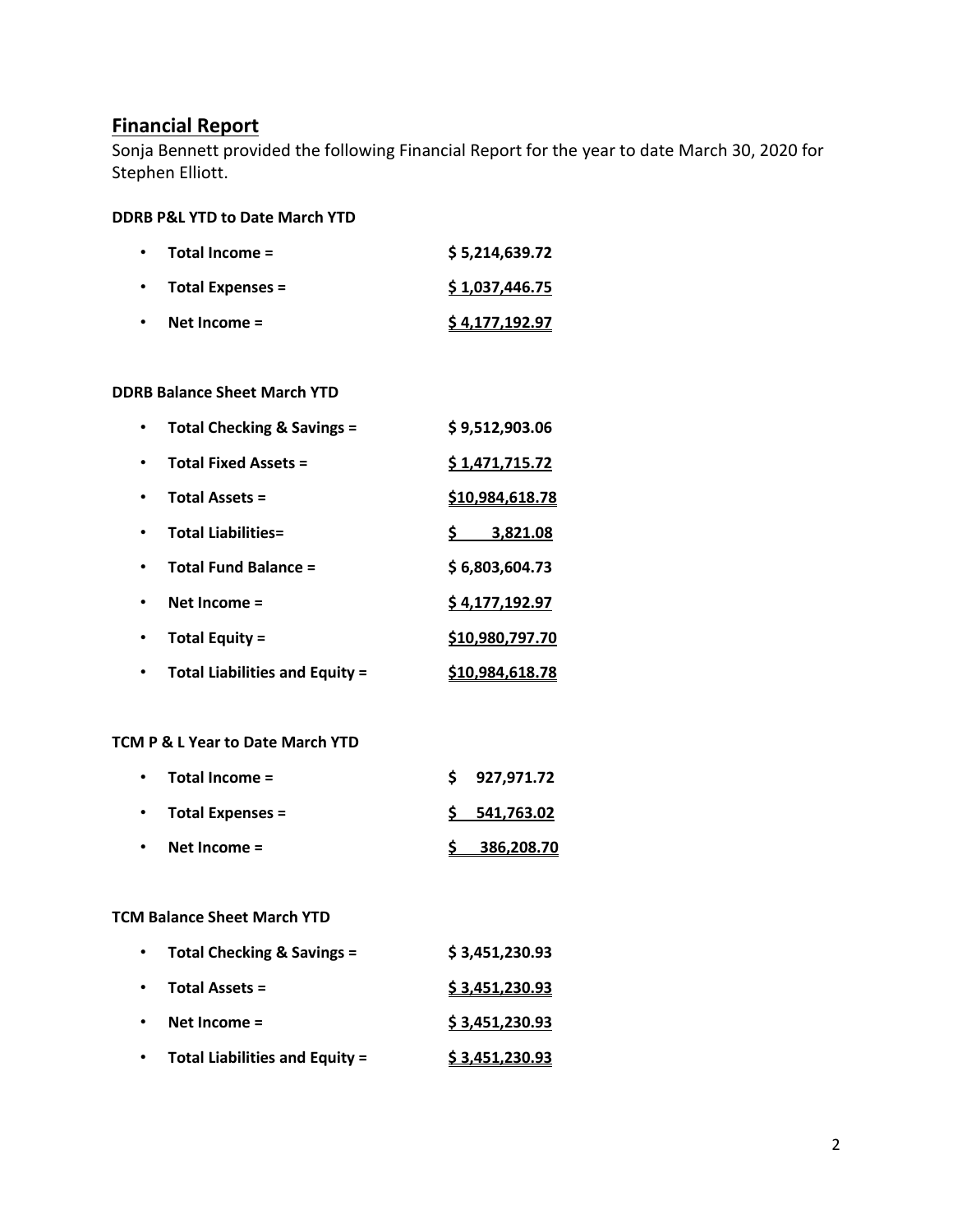#### **RECAP of Investments – March 30, 2020**

| Long Term Reserves Investment:                | \$4,401,000.00  |
|-----------------------------------------------|-----------------|
| <b>Short Term Working Capital Investment:</b> | \$3.688,000.00  |
| <b>DDRB Interest Earned YTD:</b>              | 23,590.05<br>S. |
| <b>TCM</b>                                    |                 |
| Long-Term TCM Reserves Investment:            | \$2,971,000.00  |
| <b>TCM Interest YTD:</b>                      | 17,765.96       |

Rick White moved that Treasurer's Report be approved as presented with a second from Alan Naylor. The board approved by unanimous vote.

## **Administrative Directors Report**

Sonja reported that the parking lot work at Kent Street had been completed and she was waiting on the invoice to make payment.

#### **Executive Committee**

No report.

## **Finance Committee**

#### *CoVid19 Relief Fund Applications*

#### **Della Lamb Community Services / Citywide Transportation**

Citywide Transportation submitted an application for funding under the CoVid19 Emergency Relief Fund in the amount of \$50,000. The funds are to be utilized for three (3) months rent at \$2,900 per month for a total of \$8,700. The balance is to help pay for vehicle insurance for sixteen (16) vans utilized solely by Clay County. The estimated insurance premium is \$56,000 and they requested assistance in the amount of \$41,300. Laurie advised that she has kept all the drivers of the Clay County vehicles on payroll although many of the school bus drivers filed for unemployment. She has applied for funding under the CARES Act Paycheck Protection Program. She has not heard if the request has been approved or denied. If they do acquire funding under this or other programs for these items, DDRB will be reimbursed.

Gary Steinman motioned the board to take a roll call vote as to whether to approve this request. Rick White provided a second to the motion. The measure passed by roll call vote with five (5) in favor of funding and three (3) opposed to funding and one (1) absent. Sonja was instructed to issue a check to Della Lamb/Citywide Transportation in the amount of \$50,000.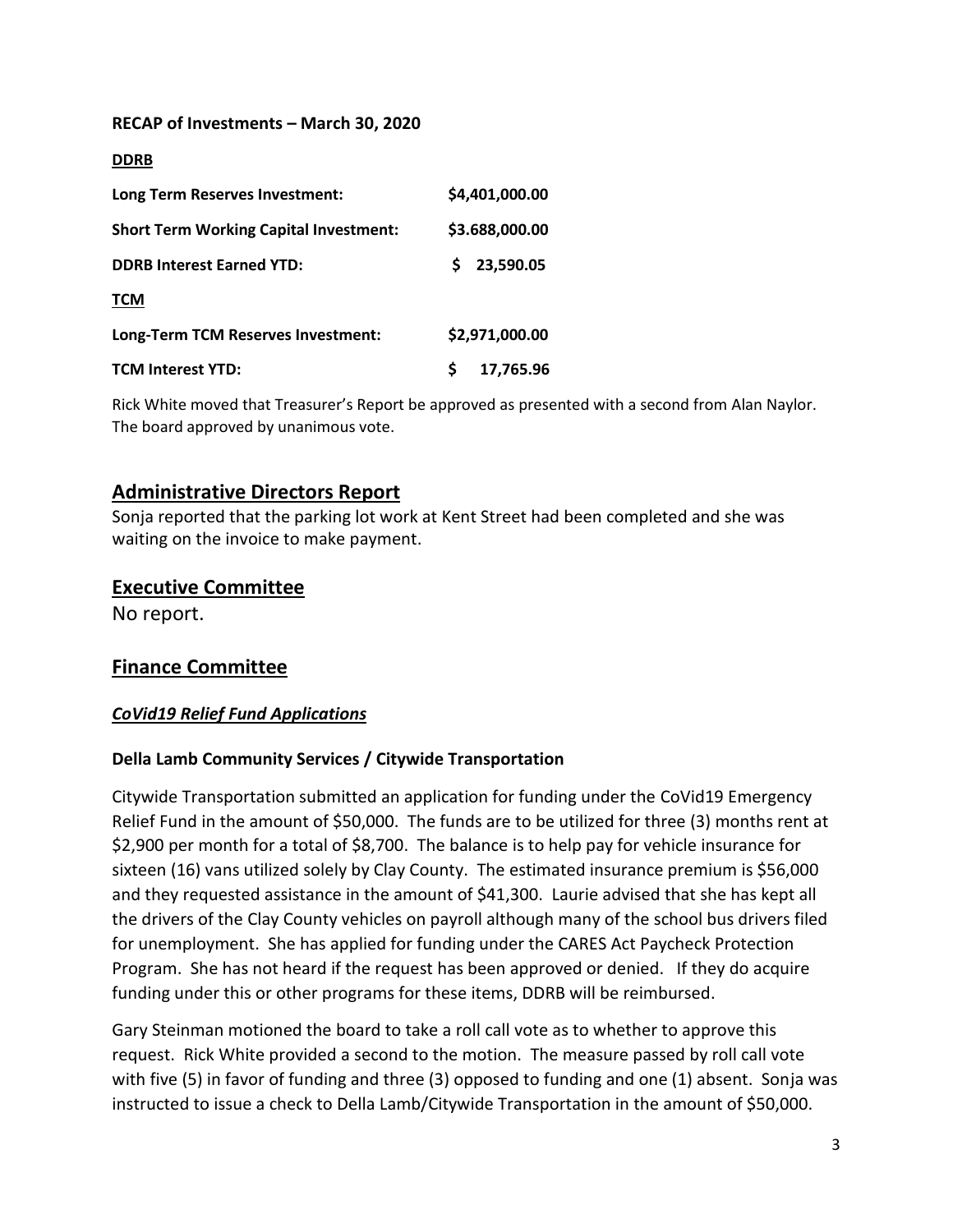#### **Life Unlimited**

Julie stated that they were reviewing optional funding for the Hearo One program as well as other needs. She requested that the board hold open any further funding until such time they have the opportunity to review these other options that are becoming available. She will provide updates as appropriate.

## **Services Committee**

There was no report.

### **Board Owned Property Committee**

There was no report.

## **Long- Range Planning Committee**

There was no report.

### **Targeted Case Management**

Anita provided a report for targeted case management. She reported that CHS has 44 full time employees. They are serving 1303 consumers with a current caseload of 1 to 40.22. They had 5 newly eligible and 3 transfer in with 6 discharges and 0transfer out. The Medicaid eligible rate remains pretty constant at 68%. She provided updated information on the Waiver Wait List in her report.

She advised that the CHS Service Coordination staff with the exception of one (1) receptionist is working from home utilizing their Surfaces. Service Coordination seems to be working well and the clients are being served. They are utilizing telephone and video conferencing to meet with clients.

### **Other Business**

None noted.

### **Guest Comments**

**Randy Hylton** with Vocational Services reported that they are working on a plan to phase people back into the workshop. He is working with Laurie Brewer, Citywide Transportation, to coordinate. He said they are following the directives of the state sheltered workshop director as well as CDC. He stated that the plan will likely not be implement for at least two (2) weeks. He also stated that his sales and DESE funds are down and it will likely be three (3) to six (6) months before they are back in full swing.